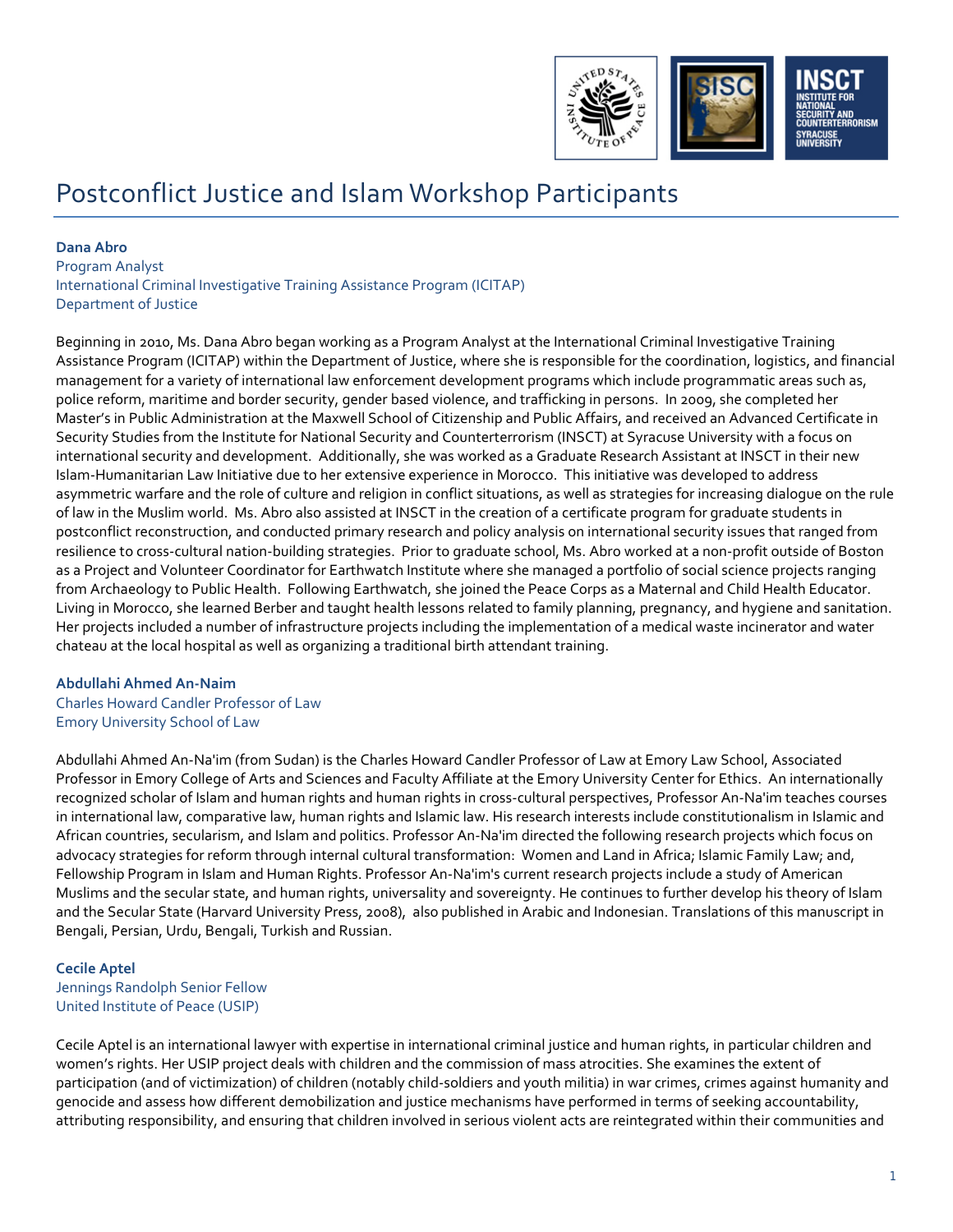society at large. Aptel has worked in international justice, rule of law, human rights and conflict-resolution, in Africa, Europe and the Middle-East, notably in the Balkans, the DRC, Kenya, Lebanon, Rwanda, South Africa and Tanzania. She led the program on children and justice at the International Center for Transitional Justice from 2008-2010. Prior positions include Head of the Legal Section of the UN Independent International Investigation Commission in Lebanon (2007), Legal Adviser to the Prosecutor of the International Criminal Tribunal for the former Yugoslavia (2002-2005), and Legal Coordinator in Chambers and Advisor to the President of the International Criminal Tribunal for Rwanda (1996-2001). She has also contributed to the establishment of the State Court of Bosnia-Herzegovina, worked for the UN Office of Internal Oversight Services, the UN Office on Drugs and Crimes, the UN High Commissioner for Refugees and the European Union. In addition, she has taught at the law school of the University of Caen and at the Centre for Human Rights of the University of Pretoria. She is the co-chair of the War Crimes Committee of the International Bar Association.

## **Nick Armstrong**

Research Fellow Institute for National Security and Counterterrorism (INSCT) College of Law and Maxwell School of Citizenship & Public Affairs Syracuse University

Nick Armstrong joined the Institute for National Security and Counterterrorism as a Research Fellow in 2008. His research lies in the areas of international security and public management with a focus on postconflict stabilization and reconstruction, security sector reform, and institutional resilience. Before joining INSCT, Nick served for eight years in the U.S. Army as an Airborne Ranger qualified artillery officer (Captain) in the famed 10th Mountain Division (Light Infantry). Throughout his tenure, he served in numerous leadership and staff positions, to include Aide-de-Camp to the Deputy Commanding General and Speechwriter to the Commanding General. Armstrong is a veteran with operational experience in Iraq, Afghanistan, and Bosnia spanning the full spectrum of military operations from humanitarian assistance and peace enforcement to counterinsurgency and combat operations. A graduate of the U.S. Military Academy at West Point, Nick also earned M.P.A. and C.A.S. degrees in public administration and security studies from the Maxwell School of Citizenship and Public Affairs at Syracuse University. Nick is currently pursuing a security-focused Ph.D. in the Maxwell School's interdisciplinary Social Science Program. His dissertation will center on the sustainability and resilience of security sector reforms in postconflict states.

## **David Backer**

Program Officer in the Grand Program United State Institute of Peace (USIP) Member of the Board of Editors International Journal of Transnational Justice

David Backer joined the U.S. Institute of Peace in July 2010 as a program officer in the Grant Program. For the previous five years, he was an assistant professor of government at the College of William & Maryand spent time as a visiting fellow at the University of Notre Dame's Kroc Institute for International Peace Studies (2009-10) and Stanford University's Center on Democracy, Development and the Rule of Law (2005-06). He is conducting ongoing research projects, using original primary data, on victims' responses to transitional justice processes in Ghana, Kenya, Liberia, Nigeria, Sierra Leone and South Africa. His past publications have examined subjects such as the dynamics of political violence and ethnic conflict and the role of nongovernmental organizations in authoritarian settings. In addition, he is on the board of editors of the International Journal of Transitional Justice and is a co-director of the Constituency-Level Elections Archive. David Backer graduated with a B.A. summa cum laude in interdisciplinary/economics from Amherst College and holds an M.A. and Ph.D. in political science from the University of Michigan. He also studied as a Fulbright Scholar at the University of Cape Town in 1994.

#### **Jonathan A. Brown**

Assistant Professor Islamic Studies and Muslim Christian Understanding Center for Muslim-Christian Understanding School of Foreign Service Georgetown University

Jonathan A.C. Brown received his BA in History from Georgetown University in 2000 and his doctorate in Near Eastern Languages and Civilizations from the University of Chicago in 2006. Dr. Brown has studied and conducted research in Egypt, Syria, Turkey, Morocco, Saudi Arabia, Yemen, Indonesia and Iran, and he is a term member of the Council on Foreign Relations. His book publications include *The Canonization of al-Bukhari and Muslim: The Formation and Function of the Sunni Hadith Canon* (Brill, 2007),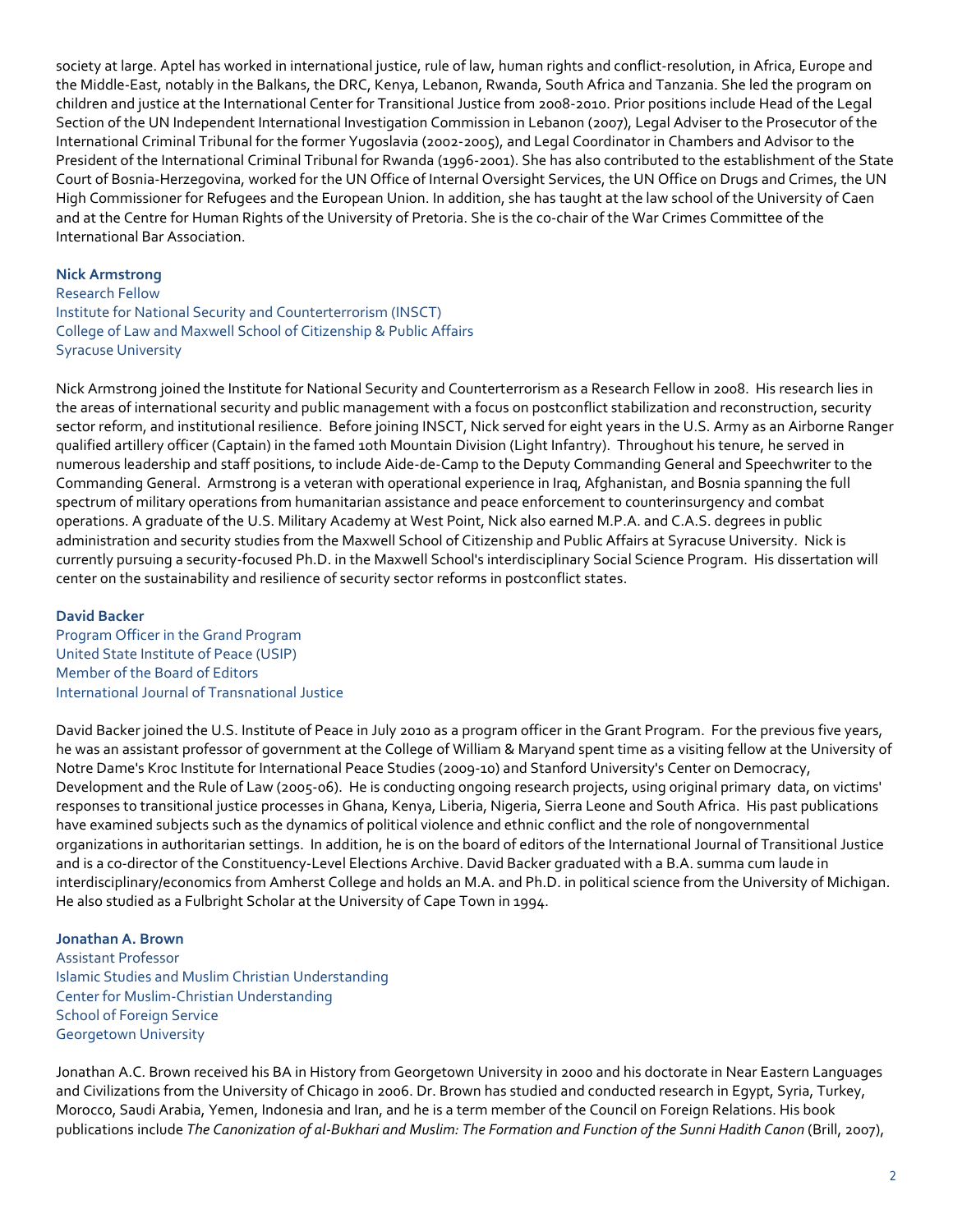*Hadith: Muhammad's Legacy in the Medieval and Modern World* (Oneworld, 2009) and *Muhammad: A Very Short Introduction* (Oxford University Press, forthcoming). He has published articles in the fields of Hadith, Islamic law, Sufism, Arabic lexical theory and Pre-Islamic poetry and is the editor in chief of the Oxford Encyclopedia of Islamic Law. Dr. Brown's current research interests include the history of forgery and historical criticism in Islamic civilization, comparison with the Western tradition; and modern conflicts between Late Sunni Traditionalism and Salafism in Islamic thought.

#### **Jacqueline Chura-Beaver**

Research Associate Stabilization, Reconstruction, and Transition (STR) U.S. Army Peacekeeping and Stability Operations Institute Carlisle, PA

Ms. Jacqueline Chura-Beaver joined the U.S. Army's Peacekeeping and Stability Operations Institute (PKSOI) in 2009 and supports the Stabilization, Reconstruction, and Transition (STR) branch. She has undertaken significant research projects on topics including leadership in provincial reconstruction teams (PRTs) in Iraq and Afghanistan, governance issues in fragile states, and successes and failures of the Vietnam-era Civil Organization and Revolutionary Development Support (CORDS) program. Ms. Chura-Beaver is currently exploring issues of transition in stability operations. She previously served as an intern and later a Foreign Affairs Officer (FAO) at the U.S. Department of State Bureau of Political-Military Affairs in support of the Global Peace Operations Initiative (GPOI). Ms. Chura-Beaver holds a B.A. in political science and Spanish from the University of Dayton and a master's degree in public and international affairs, with a concentration in security and intelligence studies, from the University of Pittsburgh Graduate School of Public and International Affairs.

#### **John Dempsey**

# Senior Advisor Office of the Special Representative to Afghanistan and Pakistan

John Dempsey is the Senior Advisor to Ambassador Richard Holbrooke for the Office of the Special Representative to Afghanistan and Pakistan, focusing on rule of law, governance and the political situation in Afghanistan. He is a frequent media commentator on Afghan politics and U.S. policy in the region. Between 2007 and summer 2010, Dempsey was the Senior Rule of Law Advisor for the United States Institute of Peace (USIP) where he opened and headed their first Afghanistan Office located in Kabul. In 2009 his expertise was utilized in assisting with the draft of the U.S. Government's Rule of Law Strategy for Afghanistan. From 2004 to 2007 he served as the Senior Rule of Law Advisor for USAID, implementing rule of law projects in Afghanistan for the Ministry of Justice and Judicial Reform Commission. In the year prior, Dempsey worked with the International Rescue Committee in Peshawar and Kabul as a Property Law Advisor, assisting returning refugees in Afghanistan with property claims. He was an Associate Attorney for Linklaters LLP in New York City between 2000 and 2003 and is a member of the New York Bar. Dempsey received his Masters degree in international relations and Juris Doctor (JD) from Georgetown University.

# **Mohammed Fadel** Professor of Law University of Toronto Ontario, Canada

Mohammad H. Fadel joined the Faculty of Law at University of Toronto in January 2006. He received his B.A. in Government and Foreign Affairs (1988), a Ph.D. in Near Eastern Languages and Civilizations at the University of Chicago (1995) and his J.D. from the University of Virginia (1999). While at the University of Virginia School of Law, Professor Fadel was a John M. Olin Law and Economics Scholar and Articles Development Editor of the Virginia Law Review. Prior to law school, Professor Fadel completed his Ph.D in Chicago, where he wrote his dissertation on legal process in medieval Islamic law. Professor Fadel was admitted to the Bar of New York in 2000 and practiced law with the firm of Sullivan & Cromwell LLP in New York, New York, where he worked on a wide variety of corporate finance transactions and securities-related regulatory investigations. In addition, Professor Fadel served as a law clerk to the Honorable Paul V. Niemeyer of the United States Court of Appeals for the 4th Circuit and the Honorable Anthony A. Alaimo of the United States District Court for the Southern District of Georgia. Professor Fadel has published numerous articles in Islamic legal history.

## **Muhammad H. Faghfoory**

Professorial Lecturer of Religion in Islamic Studies George Washington University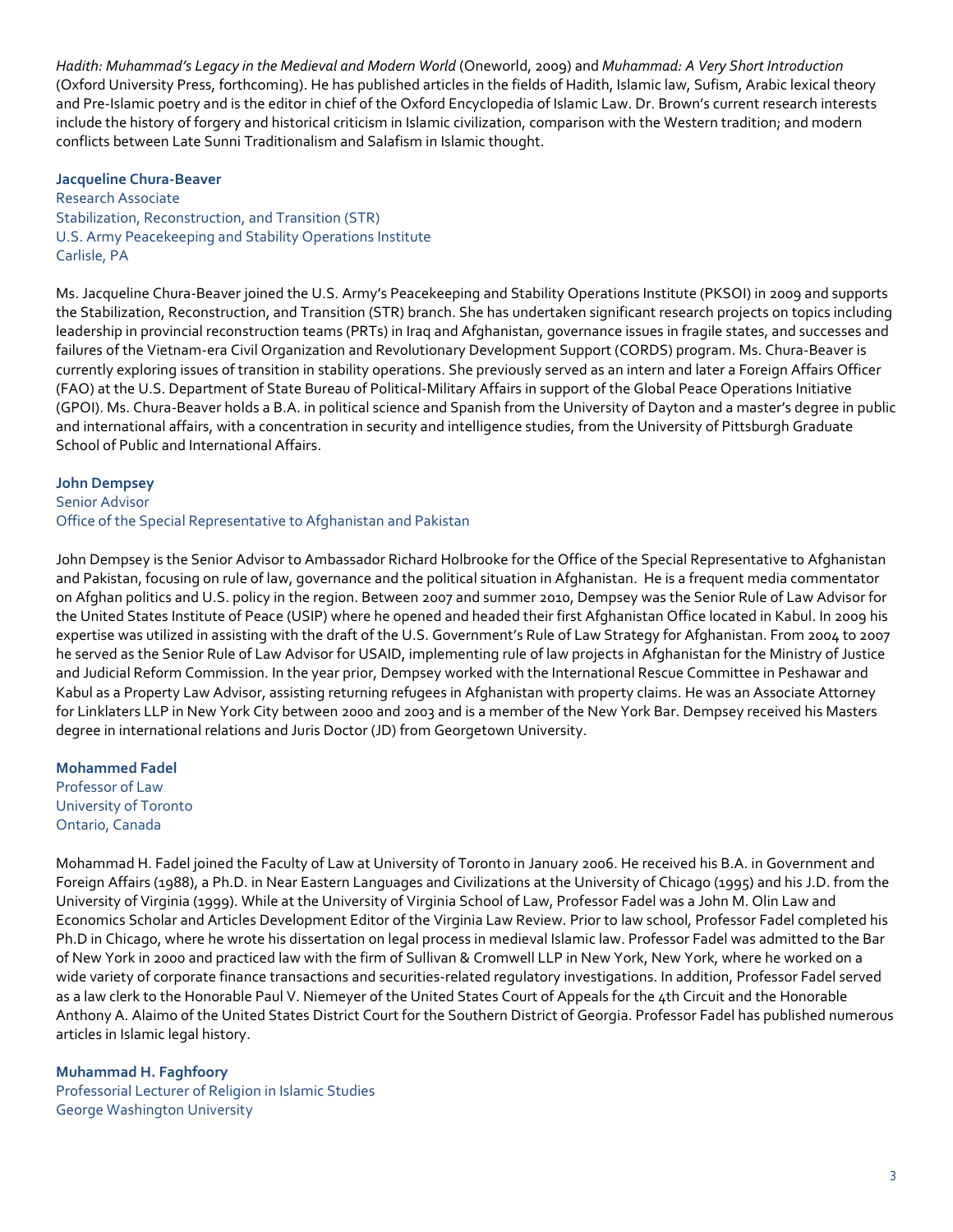Muhammad H. Faghfoory is a professorial lecturer of religion in Islamic Studies. He received his Master's degrees in history and Middle East studies from the University of Illinois, another Master's degree in political science and a PhD in Middle East studies from the University of Wisconsin-Madison. He has taught at the University of Tehran and has been a visiting scholar at the University of California-Los Angeles, Islamic Manuscripts Specialist at Princeton University, and at the Library of Congress, and adjunct professor of Middle East History at Mary-Washington University in Fredericksburg, Virginia. Dr. Faghfoory has written, translated, and edited nine books, numerous book chapters, articles, and book reviews. His works have been published by the State University of New York Press, University Press of America, Oxford Encyclopedia of the Muslim World, International Journal of Middle East Studies, the Middle East Journal, and the International Journal of Shi'i Studies. He has lectured extensively in the United States, Europe, and the Middle East, and participated in interfaith dialogue organized by American media. Currently, he is writing a monograph on "War and Peace in Shi'ite Islam," sponsored by Peace Research Institute of Norway to be published by Oxford University Press in 2011.

# **Elise Groulx Diggs**

Criminal Defence Lawyer and Legal Advisor on International Criminal Law President, International Criminal Defence Attorneys Association (ICDAA) Honorary President, International Criminal Bar (ICB)

A practicing attorney in Canada, member of the Québec Bar for over twenty five years, Elise Groulx is an expert in international criminal law. She was the first elected President of the International Criminal Bar (ICB) in March 2003, in Berlin Germany, and served in this position as co-president with Paul-Albert Iweins, Dean of the Paris Bar. Since December 2005, she has been honorary president of the ICB. She is also the founder and president of the International Criminal Defence Attorneys Association (ICDAA) since 1997, and has been active in the creation of the International Criminal Court (ICC). She has given numerous lectures on various themes of international criminal justice and has led many workshops in international criminal law around the world. She has also been involved in managing rule of law projects in post-conflict settings since 2005, most notably legal aid projects in Afghanistan and Haiti. She has been a practicing criminal defense attorney in Montréal for her entire career and, in recent years, has advised multinational businesses and other organizations in Europe and Canada on issues in international criminal law, including corporate liability. In 2009 she joined a UK Chamber, Perren Building, as an international member. She recently completed a two-year research project on the issue of "business complicity" in war crimes and formulated a due-diligence framework for use by a major multinational corporation in assessing investments in conflict-prone countries. Elise Groulx Diggs was educated in Montréal, where she earned two degrees, a BA in Political Science from UQAM and a law degree, awarded with distinction, from the Université de Montréal. She then pursued graduate studies in criminology andcomparative criminal law at the University of Paris II (Panthéon-Assas) and earned an advanced degree (LL.M) in these subjects at the London School of Economics (LSE), in the United Kingdom.

## **Karen Hall**

Foreign Affairs Officer and Head of the Administration of Justice Team Office of Afghanistan/Pakistan Bureau of International Narcotics and Law Enforcement Affairs U.S. State Department

*Bio currently not available*.

**Shireen T. Hunter** Visiting Professor Center for Muslim-Christian Understanding School of Foreign Service Georgetown University

Shireen T. Hunter is a visiting scholar at ACMCU where she directs a project on Reformist Islam funded by the Carnegie Corporation of New York. She is also a Distinguished Scholar at CSIS where she directed the Islam Program from 1998 to 2005. She is the author of seven books and three monographs and the editor and contributor of seven books and three monographs. She has contributed to more than 35 edited volumes and written forty journal articles. Her latest publications include, *Reformist Voices of Islam: Mediating Islam and Modernity* (M.E. Sharpe, forthcoming in June 2008); *Islam And Human Rights: Advancing A US--Muslim Dialogue* (edt) (CSIS Press, 2005); *Modernization, Democracy And Islam* (co edt & contributor) (Praeger, 2004); *Islam In Russia: The Politics of Identity And Security* (M.E .Sharpe, 2004); *Islam: Europe's Second Religion* (edt) (Prager,2002). She received her Ph.D (1983) from the Graduate Institute of International Studies Geneva, Political Science; M.Sc (1971) from London School of Economics and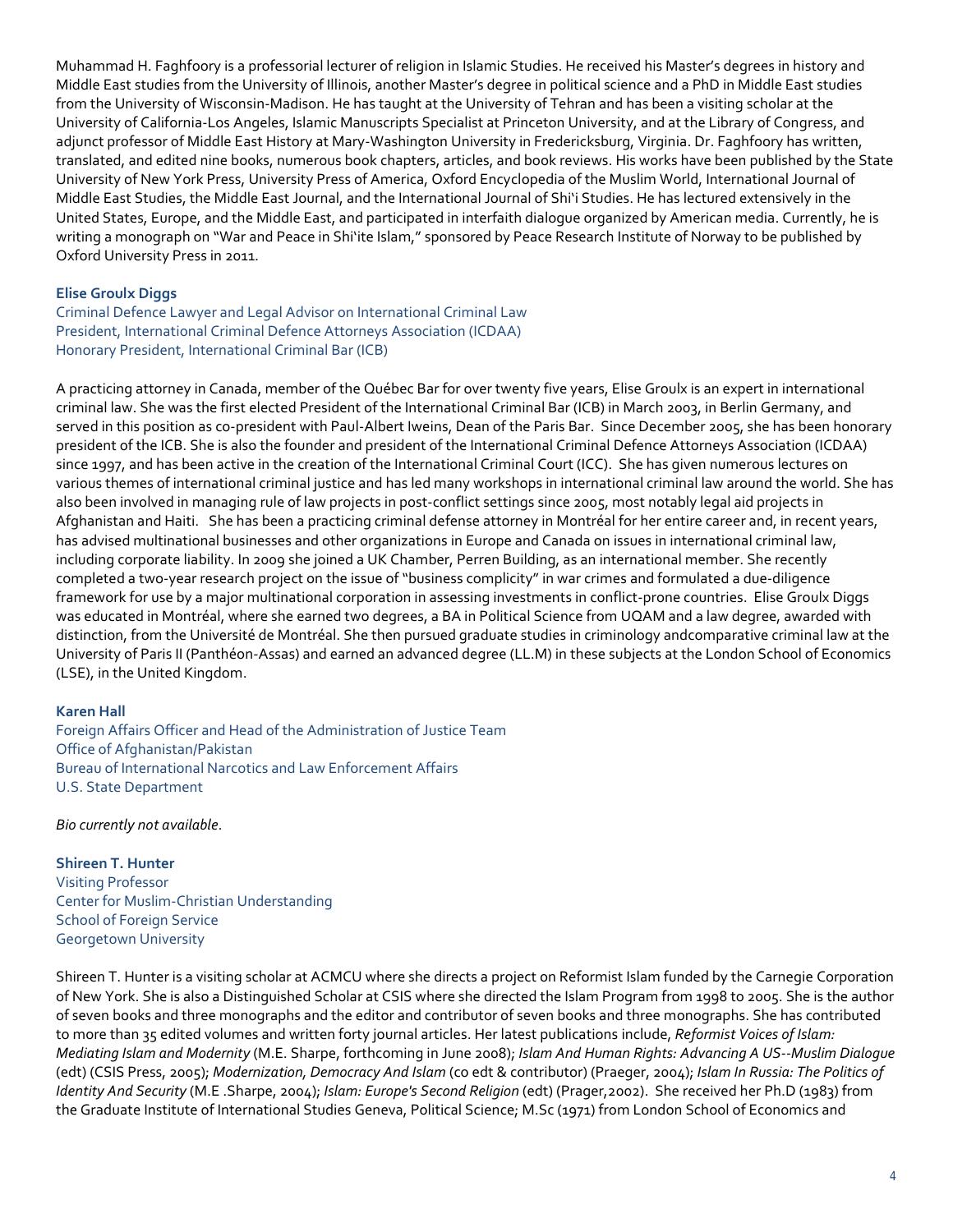Political Science, International Relations; and B.A. (1964) from Tehran University, Law and Political Science. She can understand Arabic, Azerbaijani, Farsi, French and English.

## **Ambassador Feisal Amin Rasoul Istrabadi**

University Scholar in International Law and Diplomacy Director, Center for the Study of the Middle East (IUNRCSME) Indiana University Maurer School of Law

Ambassador Istrabadi focuses his research on the processes of building legal and political institutions in countries in transition from dictatorship to democracy. He brings a mulit-disciplinary approach to studying the emergence of constitutionalism in such societies, including questions of timing and legitimacy, issues of transitional justice, and the political and cultural factors which influence the process of democratization. Ambassador Istrabadi lectures often at universities and think tanks on Iraq-related issues. He appears frequently in national and international media. Prior to his diplomatic appointment, Ambassador Istrabadi served as a legal advisor to the Iraqi Minister for Foreign Affairs during the negotiations for U.N. Security Council resolution 1546 of June 8, 2004, which recognized the reassertion by Iraq of its sovereignty. He was also principal legal drafter of Iraq's interim constitution, the Law of Administration of the State of Iraq for the Transitional Period, and principal author of its Bill of Fundamental Rights. Before contributing to the reconstruction of Iraq, Mr. Istrabadi was a practicing trial lawyer in the United States for 15 years, with approximately 70 civil trials in federal and state courts, focusing on civil rights, employment discrimination, and constitutional torts. He also served a Senior Legal Fellow for Legal Reform and Development in the Arab World at the International Human Rights Law Institute at DePaul University's College of Law in Chicago.

**Col. Richard (Dick) Jackson (Ret.)** Special Assistant Judge Advocate General for Law of War Matters U.S. Army

Richard B. "Dick" Jackson is a retired Colonel with over 30 years' experience as an Infantryman and Judge Advocate in Panama, Haiti, Bosnia, Kosovo, and Iraq. Dick Jackson retired from the Army in 2005, having served the previous ten years as a Staff Judge Advocate (the senior legal advisor) at the NATO Joint Forces Command in NATO, the U.S. Army Pacific, Multinational Division North in Bosnia, the 25th Infantry Division in Hawaii, and the U.S. Army Special Operations Command in Fort Bragg, North Carolina. He was also the Chair of the International and Operational Law Department at the U.S. Army Judge Advocate General's Legal Center and School in Charlottesville, Virginia. Mr. Jackson has written extensively and has frequently lectured on law of war matters.

**Lt. Col. Christopher Jenks** Chief, International Law Branch Office Judge Advocate General U.S. Army

Lt. Col. Jenks is a graduate of the United States Military Academy at West Point and originally served as an Infantry officer, deploying to Kuwait and Bosnia. Transitioning to the U.S. Army JAG Corps, he has served in South Korea and Iraq as well as the human rights and refugees section of the office of the legal adviser for the U.S. Department of State. He earned his initial law degree from the University of Arizona and additional law degrees from The Judge Advocate General's Legal Center and School, where he focused on military law, and Georgetown University, where he focused on human rights law. He has published articles on international criminal law, human rights law, and government contractors. He has also spoken on those same topics at universities in the U.S. and with the Armies of several different African countries. His military awards include the Valorous Unit Award, the Bronze Star Medal, and both the Expert Infantryman and Parachutist Badges.

**David Johnson** Assistant Secretary Bureau of International Narcotics and Law Enforcement Affairs U.S. State Department

David T. Johnson was sworn in as Assistant Secretary for the Bureau of International Narcotics and Law Enforcement Affairs on October 31, 2007. Prior to his appointment, Mr. Johnson served as Deputy Chief of Mission for the US Embassy in London from August 2003 until July 2007. Mr. Johnson, of Georgia, entered the United States Foreign Service in 1977. He served as the Afghan Coordinator for the United States from May 2002 to July 2003. He served as United States Ambassador to the Organization for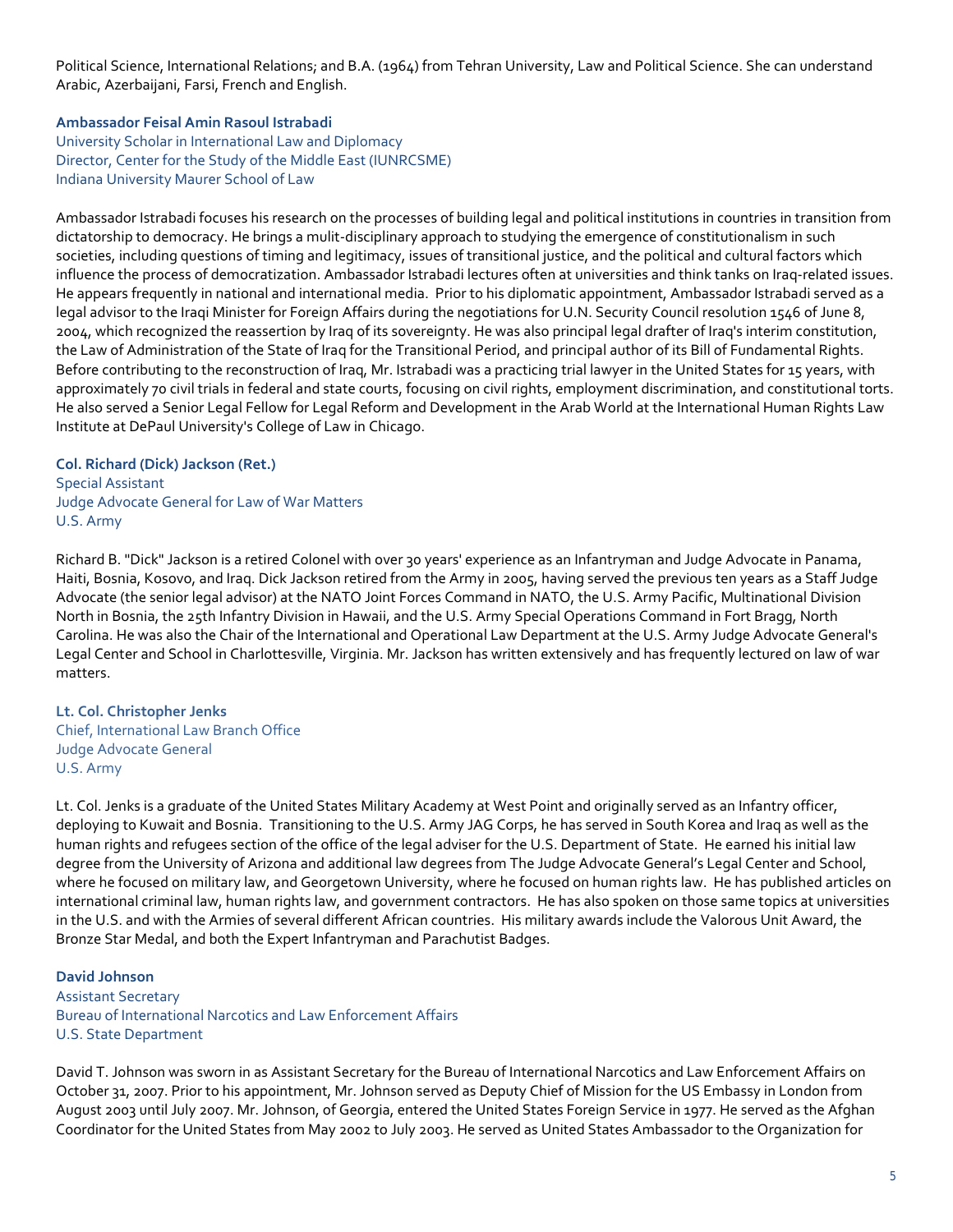Security and Cooperation in Europe (OSCE) from January 1998 until December 2001. Before serving as Ambassador to the OSCE, Mr. Johnson was Deputy Press Secretary for Foreign Affairs at the White House and Spokesman for the National Security Council from 1995 to 1997. Previously, he served as Deputy Spokesman at the State Department and Director of the State Department Press Office; United States Consul General in Vancouver; and Deputy Director of the State Department's Operations Center. Mr. Johnson has also worked in the Department of State on European security issues and as desk officer for Berlin, Austria, and Switzerland; an economic officer at the U.S. Embassy in Berlin; and a vice consul at the U.S. Consulate General in Ciudad Juarez. Before joining the Foreign Service, Mr. Johnson was an Assistant National Trust Examiner with the Treasury Department's Office of the Comptroller of the Currency. Mr. Johnson earned a B.A. in economics from Emory University in 1976. He attended Canada's National Defense College in 1989-1990. He is married with three children.

#### **John Kelsay**

Associate Dean Distinguished Research Professor Richard L. Rubenstein Professor of Religion Bristol Distinguished Professor of Ethics Department of Religion College of Arts and Sciences Florida State University

John Kelsay is a leading religious ethics scholar who focuses on Islamic and Christian traditions. Kelsay's work explores some of the prevailing religious questions of our day. In his latest critically acclaimed book, *Arguing the Just War in Islam*, Kelsay examines the concept of jihad and shows that Islamic thinkers have debated the ethics of war and of specific military tactics going all the way back to the time of the prophet Muhammad some 1,400 years ago. Kelsay has been quoted in *The New York Times, Los Angeles Times, Washington Post, Philadelphia Inquirer, Christian Science Monitor* and other many other prominent periodicals. Kelsay is Florida State University's Distinguished Research Professor and Richard L. Rubenstein Professor of Religion. He served as department chair for a decade and has recently been promoted to Associate Dean in the College of Arts and Sciences. Already the recipient of prestigious fellowships from the Princeton University Center for Human Values and the John Simon Guggenheim Foundation, Kelsay spent the 2006-07 academic year in Dublin, Ireland as a Fellow of the Institute for International Integration Studies, Trinity University. He currently serves as the co-editor of the *Journal of Religious Ethics*. Among his current projects are two books, *Religion and the Imperatives of Justice: The Islamic Law of War and Peace* and *Islam and the Political Future: The Doctrine of Jihad and the Practice of Shari`a Reasoning*. Kelsay graduated from Old Dominion University in 1976. He earned a D.Min. in 1980 from Columbia Theological Seminary. In 1985, he finished the Ph.D. in religious studies (ethics) at the University of Virginia.

#### **Isaac Kfir**

Shusterman Visiting Professor International Relations and Law Maxwell School of Citizenship and Public Affairs Research Fellow Institute for National Security and Counterterrorism (INSCT) Syracuse University

Isaac Kfir is a Schusterman Visiting Professor at Syracuse University during the 2009-2011 academic years in the capacity of an Assistant Professor of International Relations and Law and also an Associate Professor at the Interdisciplinary Centre (IDC) Herzliya and a Senior Researcher at the International Institute for Counter-Terrorism (ICT), Herzliya. Prior to coming to Israel, he served as a Research Fellow in International Relations at the University of Buckingham. Isaac received his Ph.D. from the London School of Economics (1999) in International Relations and has a Graduate Diploma in Law (GDL) from BPP Law School. Kfir's research centers on terrorism, democratization, and UN peacekeeping and peace-building. He lectures on postconflict reconstruction and reconciliation; how state and non-state actors combat Islamic terrorism; UN peacekeeping operations in Africa and the Middle East; Islamic radicalism; and democratic theory in relation to developing nations (South Asia and Africa). Isaac has published with Studies in Conflict and Terrorism; Middle East Review of International Affairs; Joint Forces Quarterly, etc. and is currently writing a book on Pakistan and democracy.

#### **Ellen Klein**

Office of the Secretary of Defense (OSD) Office for the Rule of Law and International Humanitarian Policy United States Department of Defense (DoD)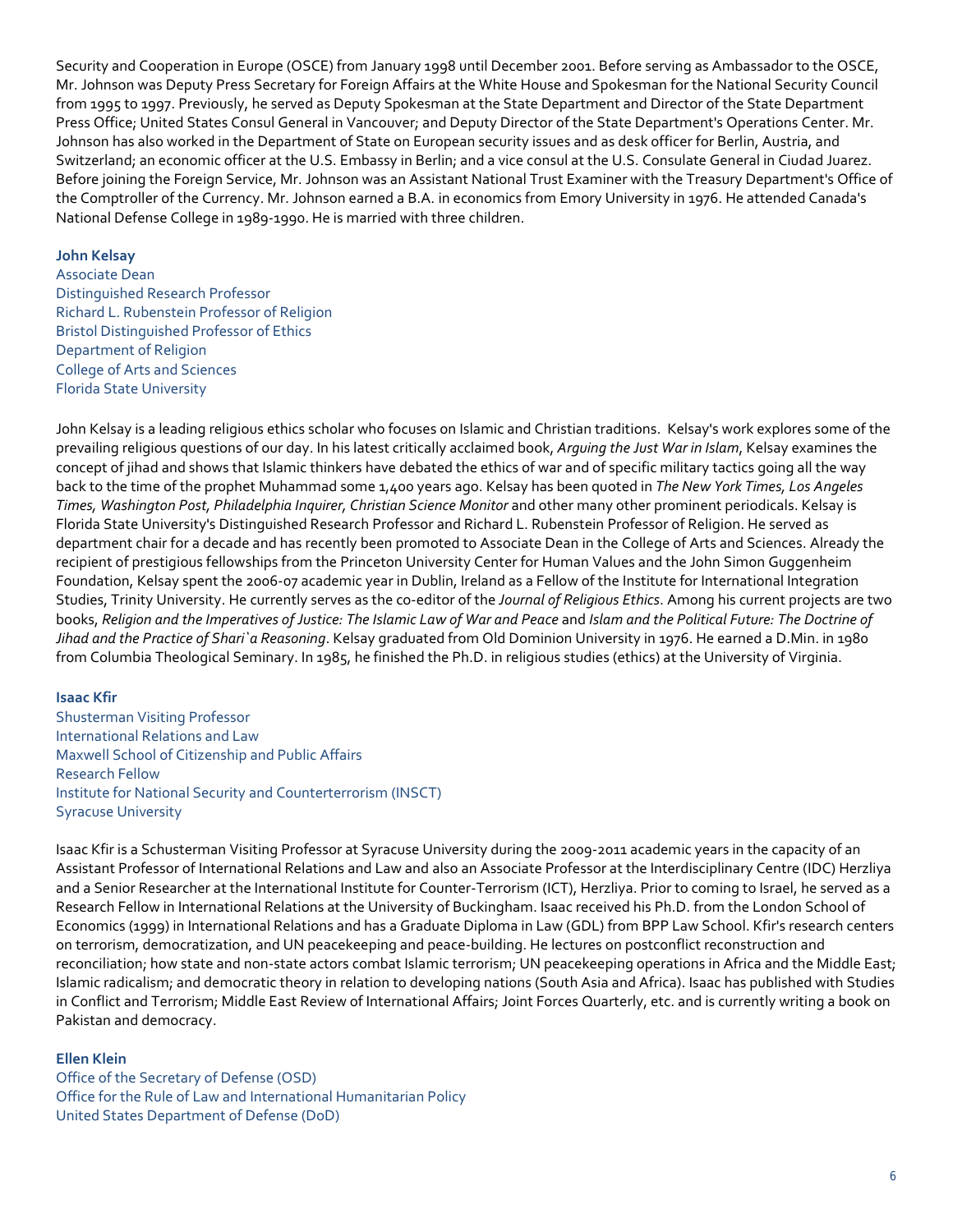## *Bio currently not available*

# **COL Anthony Lieto, USA, (Ret.)**

Governance Reform Planning Advisor Security, Reconstruction and Transition Division U.S. Army Peacekeeping and Stability Operations Institute (PKSOI) Carlisle, PA

Colonel (ret) Anthony S. Lieto became the Professor Governance Planning, PKSOI in September 2008 after completing his tour as the Deputy Commander Task Force 134 (Detention Operations) Multi-National Force -Iraq. He is an armor officer with over 31 years service in armor, cavalry and security assistance leadership positions. He has commanded at every level of command from Lieutenant to Colonel in CONUS, Germany, South Korea, Egypt, Bosnia-Herzegovina, Pakistan, Afghanistan, The Netherlands, Turkey, Italy and Iraq. Col (ret) Lieto has participated in multiple Combat Operations and in Peace Enforcement / Peace Keeping, Stability Operations, and deployed forces to assist with Humanitarian Relief Operations in Rwanda and served in Operation Provide Comfort in Northern Iraq. He has served on the staff and faculty of the Army War College as the Director of National Security Studies. Since the attacks on 9-11 he was deployed to Yemen as the Chief of the Office of Military Cooperation in support of Operation Enduring Freedom; to Pakistan/Afghanistan as the Chief of the Office of the Defense Representative-Pakistan and Afghanistan in the Office of Military Cooperation in Operation Enduring Freedom; twice to Iraq as the Deputy (Pol-Mil) to the Commander Multi National Security Transition Command –Iraq and Deputy Commander TF-134 MNF-I. He also served as the Director of Foreign Intelligence in the Pentagon. COL(ret) Lieto possesses a Master Degree in Business Administration from Webster University; a MMAS from the School for Advanced Military Studies (SAMS) and a MNSS from the Army War College. He is currently a Doctoral Candidate enrolled in University of Phoenix.

## **John Linarelli**

Associate Dean and Professor of Law University of La Verne College of Law Ontaria, California

John Linarelli is a Professor of Law at th[e University of La Verne College of Law.](http://law.ulv.edu/) He joined the faculty in August 2002. Professor Linarelli has taught law school in three countries and law courses in many more. Prior to coming to La Verne, he was Senior Lecturer in Law and Director of Graduate Legal Studies at th[e University of East Anglia Law School](http://www.uea.ac.uk/) in England, a leading British law school. He has served as Visiting Professor of the Common Law at th[e University of Trier,](http://www.uni-trier.de/) in Germany. Professor Linarelli practiced law for over ten years before becoming a full-time academic. His practice experience was in Washington D.C., at several law firms includin[g Dickstein Shapiro LLP,](http://www.dsmo.com/) [Spriggs & Hollingsworth](http://www.spriggs.com/index.cfm?fuseaction=spriggs_home) and his own law firm, Braverman & Linarelli. He was also Senior Fellow at the [International Law Institute](http://www.ili.org/) in Washington D.C. When in private practice with his own firm, Professor Linarelli was lead counsel in th[e Matter](http://www.uchastings.edu/cgrs/law/ij/41.html) of M- K-, one of the first cases in the United States and globally to grant political asylum to a woman on the basis of gender-related persecution. Professor Linarelli has served as a consultant to various international institutions, including the Inter-American Development Bank and International Trade Centre (UNCTAD/WTO). He has served as an observer for the United Nations Commission on International Trade Law (UNCITRAL) project on revising the Model Law on Procurement of Goods, Construction and Services. Professor Linarelli has a B.A. in Economics and Political Science fro[m Duquesne University,](http://www.duq.edu/) which he earned magna cum laude. He has a J.D. degree from th[e American University Washington College of Law,](http://www.wcl.american.edu/) and he obtained an LL.M. from [Georgetown University Law Center](http://www.law.georgetown.edu/) with distinction, having graduated with the best academic record in his graduating class, which earned him the Thomas Bradbury Chetwood S.J. Prize. He has a Ph.D. in Law from [King's College, University of London.](http://www.kcl.ac.uk/schools/law/) Professor Linarelli is a member of the District of Columbia, Maryland and Virginia Bars (all inactive). He is a member of the American Bar Association, the American Philosophical Association, and the American Society of International Law.

## **VADM Bruce MacDonald, USN (Ret.)**

Judge Advocate General Judge Advocate Generals Corps United States Navy

In July 2006, MacDonald became the 40th judge advocate general of the Navy. For two years prior, MacDonald was the deputy judge advocate general and commander, Naval Legal Service Command. He was assigned to the Pentagon as the special counsel to the Chief of Naval Operations from June 2002 through October 200; and prior to that, MacDonald headed the Naval Legal Service Office, Northwest, in August 1999, serving as commanding officer until June 2002. MacDonald is admitted to practice before the courts of the State of California and the United States District Court for the Southern District of California. His military decorations include the Navy Distinguished Service Medal, the Legion of Merit with two Gold Stars, the Defense Meritorious Service Medal, the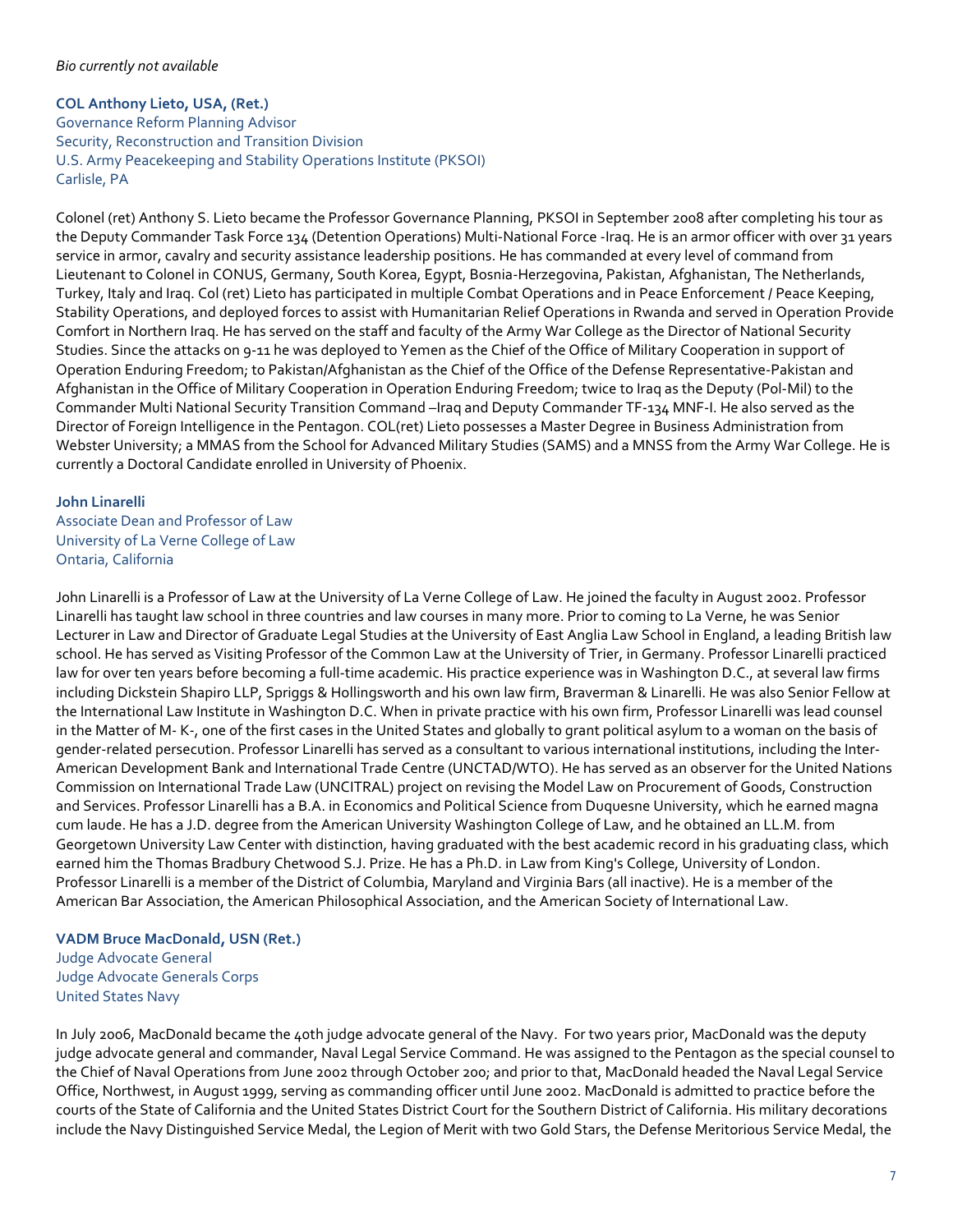Navy Meritorious Service Medal with Gold Star, the Navy Commendation Medal with Gold Star and the Navy Achievement Medal with Gold Star. He received his degree of Juris Doctor from California Western School of Law in 1987. He graduated from the College of the Holy Cross in 1978 with a Bachelor of Arts degree in English, and entered the Navy in May of that year.

# **Mohamed Y. Mattar**

Executive Director of the Protection Project Senior Research Professor of International Law John Hopkins University

Dr. Mattar is Adjunct Professor of Law and Executive Director of The Protection Project, a human rights research and training institute at The Johns Hopkins School of Advanced International Studies in Washington, DC. His professional expertise is in comparative international law, especially human rights law, with a focus on women's and children's rights, especially international trafficking in persons and the commercial sexual exploitation of children. For over eight years, Mohamed Mattar has worked in more than 50 countries to promote state compliance with international human rights mandates in these fields, as well as to advocate for and build the capacity of civil society organizations to hold governments accountable for human rights violations. He has advised governments on drafting and implementing anti-trafficking legislation, drafted model legislation and national action plans to promote government commitment to combating trafficking in persons, testified before parliamentary commissions to advocate for passage of legislation and its effective implementation, developed and carried out training programs for government officials and members of civil society on international human rights standards to encourage reform, and monitored and reported on human rights violations by conducting fact-finding missions and publishing findings to raise public awareness. Mohamed Mattar is a frequent speaker in international, regional, and national public forums on anti-trafficking legislation, women's and children's rights protection, and comparative perspectives between international human rights standards and domestic human rights legislation in these areas. He has served as a member of various United Nations expert groups focusing on trafficking in persons, especially women and children, as well as the commercial sexual exploitation of children. He teaches courses on international human rights, including "International Human Rights: Theory and Practice," and "International Trafficking in Persons, Especially Women and Children." Mohamed Mattar received his Doctor of Juridical Sciences (S.J.D.) in 1986, and Master of Laws (LL.M.) with Distinction in 1983 from Tulane University School of Law in New Orleans, Louisiana, his Master of Comparative Law (M.C.L.) from the University of Miami School of Law, and his LL.B. from the Alexandria University Faculty of Law, Alexandria, Egypt.

## **Ann Elizabeth Mayer**

Associate Professor of Legal Studies Department of Legal Studies and Business Ethics The Wharton School University of Pennsylvania

Ann Elizabeth Mayer is an Associate Professor of Legal Studies in the Department of Legal Studies and Business Ethics at the Wharton School of the University of Pennsylvania. She has also taught as a visitor at Yale University Law School (1997); at Georgetown University (1992); and at Princeton University (1983). She has taught law courses on subjects including law and policy in international business, globalization and human rights, comparative law, Islamic law in contemporary Middle Eastern legal systems, and introductions to U.S. law. She earned a Ph.D. in Middle Eastern History from the University of Michigan in 1978; a Certificate in Islamic and Comparative Law from the School of Oriental and African Studies of the University of London in 1977; a J.D. from the Law School of the University of Pennsylvania in 1975; an M.A. in Near Eastern Languages and Literatures (Arabic and Persian) from the University of Michigan in 1966; and a B.A. in Honors German from the University of Michigan in 1964. She has written extensively on issues of Islamic law in contemporary legal systems, comparative law, international law, and the problems of integrating international human rights law in domestic legal systems. A major portion of her scholarship concerns human rights issues in contemporary North Africa and the Middle East. She has published widely in law reviews and in scholarly journals and books concerned with comparative and international law and politics in contemporary Middle East and North Africa. Her book *Islam and Human Rights: Tradition and Politics* (Boulder: Westview, 2007) is now in its fourth edition. Her interest in international human rights law encompasses the emergence of new ideas of corporate responsibility under international human rights law and the problems that come with transferring what were formerly state obligations to private actors. A member of the Pennsylvania Bar, she consults widely on cases involving human rights issues and Middle Eastern law.

## **Ali. A. Mazrui**

Director, Institute of Global Cultural Studies (IGCS) Albert Schweitzer Professor in the Humanities Professor of Political Science, African Studies and Philosophy, Interpretation and Culture Binghamton University, New York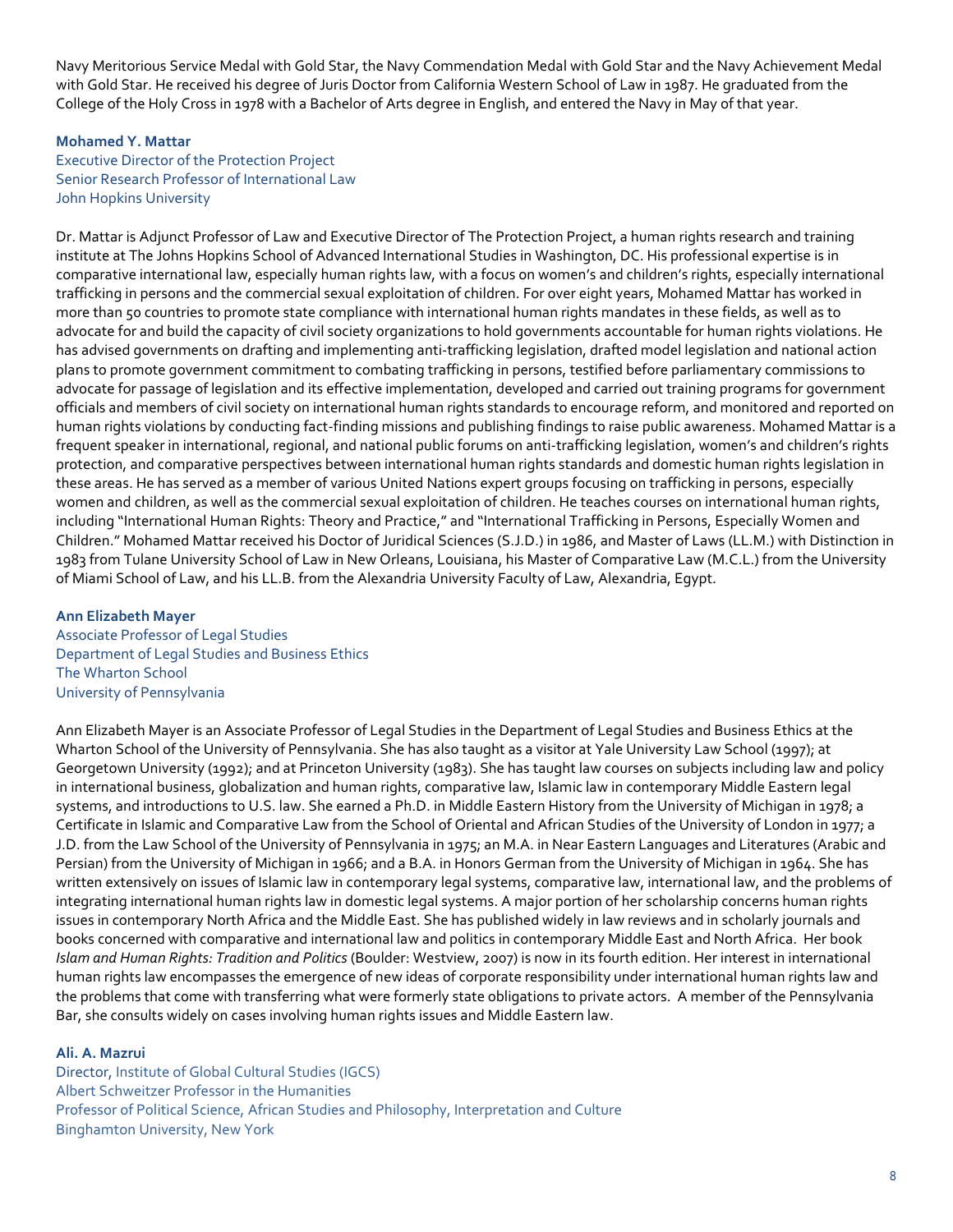Prof. Mazrui is an Albert Schweitzer Professor in the Humanities and Director of th[e Institute of Global Cultural Studies](http://igcs.binghamton.edu/) at Binghamton University, State University of New York. He is also Albert Luthuli Professor-at-Large at th[e University of Jos](http://128.255.135.155/) in Nigeria. He is an Andrew D. White Professor-at-Large Emeritus and Senior Scholar in [Africana Studies at Cornell University.](http://www.asrc.cornell.edu/) Mazrui obtained his B.A. with Distinction fro[m Manchester University](http://www.man.ac.uk/) in England, his M.A. from [Columbia University](http://www.columbia.edu/cu/polisci/) in New York, and his doctorate fro[m Oxford University](http://www.ox.ac.uk/) in England. He has also been Visiting Scholar at Stanford, Chicago, Colgate, Singapore, Australia, Malaysia, Oxford, Harvard, Bridgewater, Cairo, Leeds, Nairobi, Teheran, Denver, London, Ohio State, Baghdad, McGill, Sussex, Pennsylvania, etc. Dr. Mazrui has also served as Special Advisor to th[e World Bank,](http://www.worldbank.org/) served on the Board of Directors of the [American Muslim Council,](http://www.amcnational.org/new/index.asp) Washington, D.C., and served as chair of the Board of the Center for the Study of Islam and Democracy, Washington, D.C. He is also on the Board of the Center for Muslim-Christian Understanding, Georgetown University, Washington, D.C., and is a Fellow of the Institute of Governance and Social Research, Jos, Nigeria. His more than thirty books include Towards a Pax Africana (1967), and The Political Sociology of the English Language (1975). Ali Mazrui is widely consulted on many issues including constitutional change and educational reform. Dr. Mazrui has been involved in a number of UN projects on matters which have ranged from human rights to nuclear proliferation. He is also internationally consulted on Islamic culture and Muslim history. He is editor of Volume VIII (Africa since 1935) of the UNESCO General History of Africa (1993). He has also served as Expert Advisor to the United Nations Commission on Transnational Corporations. Professor Mazrui has served on the editorial boards of more than twenty international scholarly journals.

#### **Naz Modirzadeh**

Associate Director Harvard Program on Humanitarian Policy and Conflict Research (HPCR) International Humanitarian Law and Middle East portfolios Harvard University

Naz Modirzadeh is the Associate Director of the Harvard Program on Humanitarian Policy and Conflict Research, where she also oversees the international humanitarian law and Middle East portfolios. Ms. Modirzadeh has led HPCR trainings and workshops for humanitarian professionals around the world, including in OPT, Afghanistan, Jordan, and throughout Europe. Ms. Modirzadeh previously worked for Human Rights Watch, and later served as Assistant Professor and Director of the International Human Rights Law graduate program at the American University in Cairo. She has carried out field research in the Middle East and Afghanistan, focusing on the intersections between Islamic law, international human rights and humanitarian law, and postconflict legal reform and speaks regularly in academic and professional circles on these topics. Her publications include policy and monitoring reports on the use of torture, the application of IHL, and Islamic law in post-war Afghanistan. Ms. Modirzadeh received her B.A. from the University of California, Berkeley and her J.D. from Harvard Law School. Her publications include, "Taking Islamic Law Seriously: INGOs and the Battle for Muslim Hearts and Minds," in the Harvard Human Rights Journal. Recent lectures and events include "Who's Afraid of *Shari'a*?: A Conversation about 'War, Law and Humanitarian Intervention' with Naz Modirzadeh and Mahmood Mamdani."

#### **Hank Nichols**

Professor Rule of Law U.S. Army Peacekeeping and Stability Operations Institute Carlisle, PA

J. H. (Hank) Nichols is a Professor at the U.S. Army Peacekeeping and Stability Operations Institute (PKSOI) at the US Army War College in Carlisle, Pennsylvania. He began his current position in 2004. Prior to that, he was the U.S. Agency for International Development (USAID) field program officer in the U. S. interagency Provincial Reconstruction Team (PRT) in Gardez, Afghanistan 2003-2004. Professor Nichols graduated from the University of Alabama and was commissioned as an army officer when he received his Bachelor of Arts in Communications in 1974. He has a Juris Doctor degree from the Cumberland School of Law at Samford University in Birmingham, Alabama. Professor Nichols is a retired US Army civil affairs officer. He has stability operations experience on both civilian and military capacities. He worked in military civic action projects in Latin America in the 1980s. Professor Nichols was called to active duty as a reserve officer for service as a NATO plans officer in IFOR in 1996 and seconded to the Organization for Security and Cooperation's (OSCE) Mission to Bosnia. He returned to Bosnia as a civilian on contract with US Department of State and seconded to the OSCE Mission, 1997-2000. He held several positions in the Mission primarily addressing governance/elections issues. He was again recalled to active duty and assigned to PKSOI's predecessor, the Army Peacekeeping Institute (PKI) where he concentrated on civil-military relationships, 2000-2001. Professor Nichols' next assignment was with the Balkans Task Force in the Office of the Assistant Secretary of Defense for International Security Policy addressing stability operations issues at the conclusion of which in 2002 he retired from the USAR. Professor Nichols is a member of the state bars of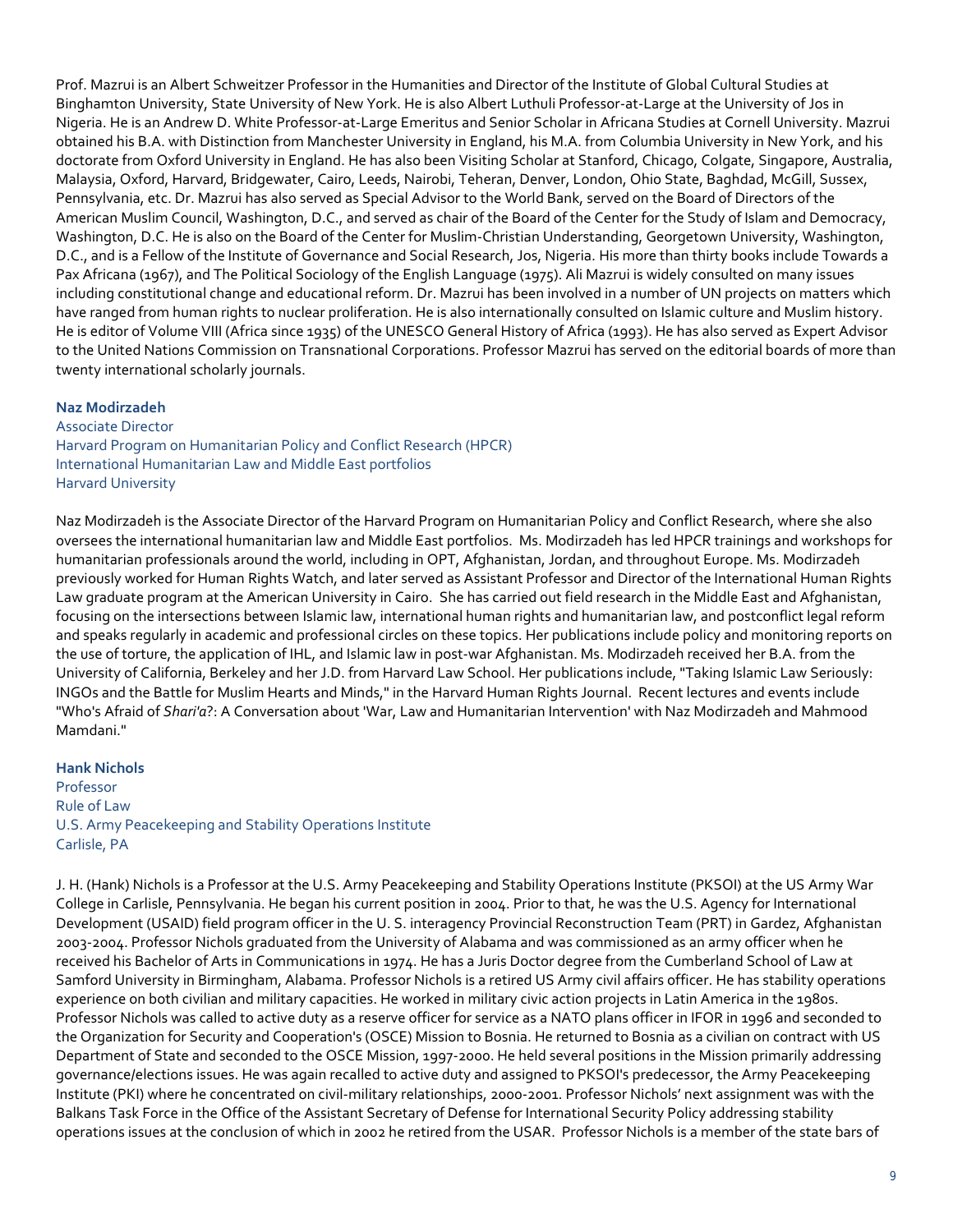Alabama, North Carolina and admitted to practice before the U.S. Court of Appeals for the Armed Forces, the U.S. Court of Appeals for the Eleventh Circuit and the U.S. District Court for the Middle District of Alabama.

## **Ambassador Donald J. Planty**

President, Planty & Associates LLC

Professor of Practice, Maxwell School of Citizenship and Public Affairs, Syracuse University

Ambassador Planty is a Professor of Practice at the Maxwell School of Citizenship and Public Affairs, Syracuse University, and former Chair of the International Relations Department. Prior to joining Maxwell, Planty was President of his own international consulting company, Planty & Associates LLC. The Ambassador's 40 year professional career includes 30 years in the Foreign Service of the United States, public service at the local and state levels and extensive private sector experience. Ambassador Planty was Senior Managing Director at ManattJones Global Strategies (2001-2003), an international consulting firm in Washington, D. C. From 2003-4 he was Chairman of the Board of the Worldwide Responsible Apparel Production, an independent organization dedicated to eliminating sweatshop conditions in apparel factories. From 1999-2001, he served as the Executive Director of Caribbean/Latin American Action (C/LAA), a non-profit organization that promotes US trade and investment in Latin America and the Caribbean. From 1996-99, Ambassador Planty was the U.S. Ambassador to Guatemala. As Ambassador to Guatemala, he was instrumental in facilitating the historic 1996 Peace Accords which ended four decades of internal conflict in that country. He is an expert on Latin American affairs and European security issues. In addition to Guatemala, Ambassador Planty also served in Panama, Chile, Mexico, Norway, Italy and Spain at key periods in the modern history of these nations. From 1981-83 and again from 1986-89, Ambassador Planty helped negotiate the Treaty of Friendship, Defense and Cooperation between the U.S. and Spain. In 1982, he was awarded the State Department's Superior Honor Award for his work on the negotiations. Ambassador Planty was Minister-Counselor (Deputy Chief of Mission) of the U.S. Embassy in Norway, 1989-92. During this period, he helped manage NATO's adjustment to the fall of Communism in the former Soviet Union and Eastern Europe. In 1983, Ambassador Planty negotiated the historic agreement to restore diplomatic relations between the U.S. and the Vatican and served as the first US Charge d'Affaires to the Holy See. From 1978-79, he was a legislative assistant to Senator John H. Chafee (R-RI). After his stint in Senator Chafee's office, the Ambassador worked as legislative management officer in the Bureau of Congressional Relations at the Department of State. He was a staff assistant for operations in the Executive Office of the Secretary of State from 1977-78. He was also Director for Brazil and Southern Cone Affairs in the Department of State from 1992-96.

#### **Alexis Prieur**

Office of the Secretary of Defense (OSD) Office for the Rule of Law and International Humanitarian Policy United States Department of Defense (DoD)

*Bio currently not available*

#### **Sadiq Reza** Professor of Law New York Law School

A scholar and teacher of criminal law and procedure (American, comparative, and Islamic), Professor Reza is a former public defender in Washington, D.C., and award-winning teacher at Harvard in courses on Islam and the modern Middle East. Professor Reza's current scholarship focuses on criminal law and procedure under Islamic law (sharia) and in the countries of today's Muslim world. One of his projects involves identifying rules of criminal procedure in classical and modern Islamic jurisprudence; in 2008 he was named a Carnegie Scholar for this project. Professor Reza has been a visiting scholar at Harvard's Islamic Legal Studies Program and a visiting professor at Boston University School of Law and American University's Washington College of Law. In 2007 he was named New York Law School's Teacher of the Year. While in law school, Professor Reza was an articles editor for the *Harvard International Law Journal*, a member of the Criminal Justice Institute and Prison Legal Assistance Project clinics, president of the Middle Eastern Law Students Association, and a teaching fellow in Harvard undergraduate courses on Islam and the modern Middle East, for which he received a Certificate of Distinction in Teaching in 1990. Before law school Professor Reza spent two years at the American University in Cairo, Egypt, teaching English and studying Arabic at the Center for Arabic Study Abroad.

## **Mohammad Serag**

Professor of Islamic Studies American University – Cairo Former Chairman of Islamic Law Department Alexandria University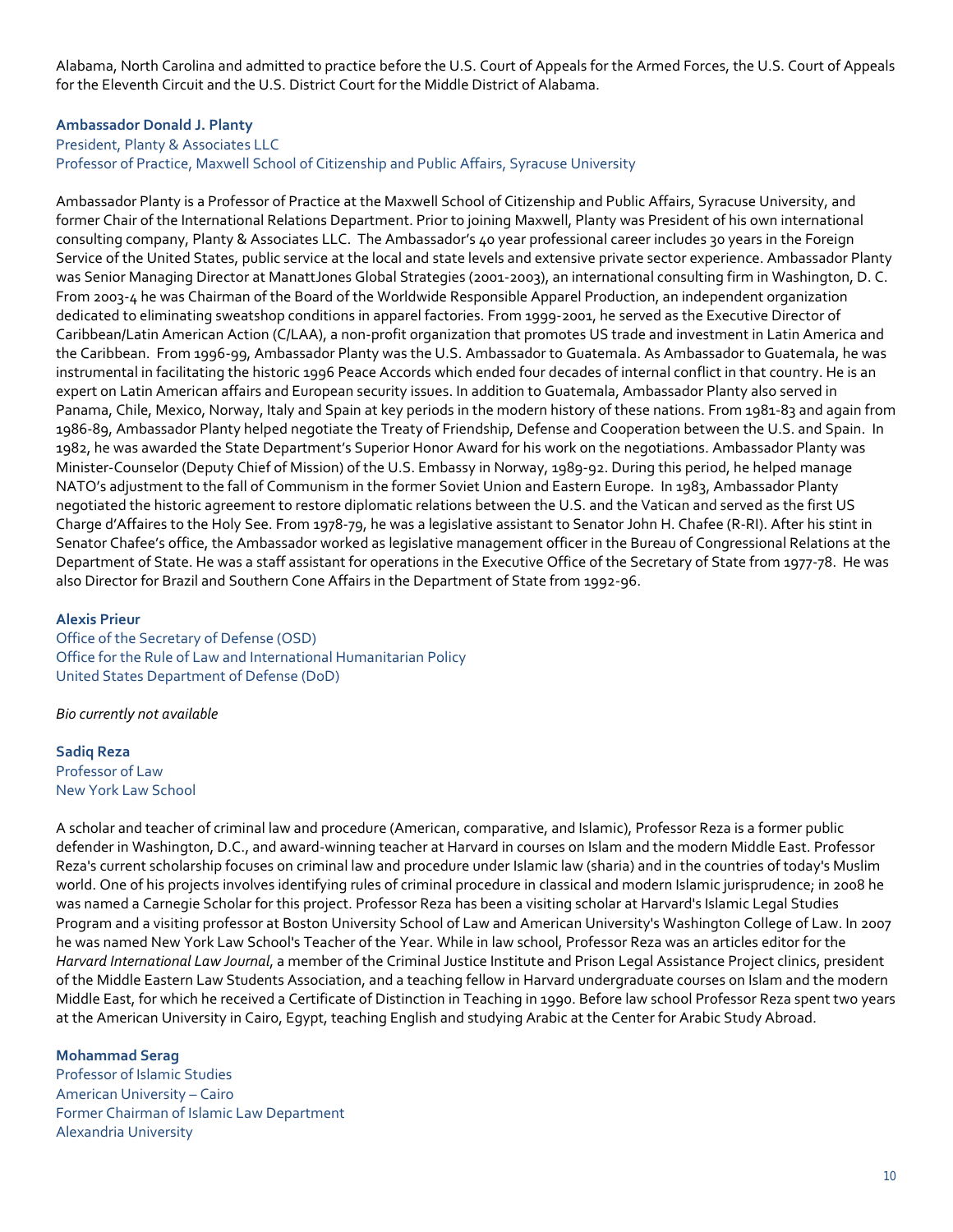A Professor of Islamic Studies at the American University in Cairo and former head and professor of Islamic Law at Alexandria University, Mohammad Ahmad Serag has written several works on Islamic law, including the history of Islamic law, Usul, tortious liability, negotiable instruments, and family law. Serag has also translated *The History of Islamic Law by* N.J. Coulson and *The Oxford Handbook of Comparative Law* into Arabic. Serag has co-edited several works on Islamic law with comprehensive comments including the comparative work of Abullah Husain and the encyclopedic work of the Hanafi jurist Al Quduri, *Al Tajrid*.

#### **Niaz Shah**

Lecturer in Law University of Hull United Kingdom

Dr. Shah joined the Law School as a lecturer in November 2006. He obtained his PhD from Queen's University Belfast in 2005. From January 2006, he was a Visiting Fellow at the Lauterpacht Research Centre for International Law, University of Cambridge. In 2004, he did internship in the Division for the Advancement of Women, Department of Economic and Social Affairs, United Nations, New York. He attended a short course in International Human Rights Law at the University of Nottingham in 2001. He was called to the Bar in 2000 and, in 2002, was admitted as an Advocate of the High Court in Pakistan. He also worked for UNHCR as a Protection Assistant and remained consultant of UNICEF-funded projects on the rights of women and children in Pakistan.

# **Sylvana Sinha**

Rule of Law Officer United States Institute of Peace (USIP) Kabul

Sylvana Q. Sinha is a rule of law officer for the United States Institute of Peace (USIP) in Kabul, working closely with Afghan partners on matters relating to traditional and community-based justice, constitutional interpretation, and transitional justice. She is a U.S.-trained attorney whose work has focused on human rights, rule of law, and governance reform. She earned her JD from Columbia Law School and her master's in international development economics, with an emphasis on fragile states, from the Harvard Kennedy School. After her graduate studies, she practiced law in New York for several years, focusing her work on Alien Tort and human rights litigation in U.S. district and appellate courts and developing her expertise in the burgeoning field of business and human rights. She has also worked for the World Bank and UN agencies Afghanistan, Bangladesh, India, Qatar, and Thailand, on issues including justice sector reform, gender and economic rights in Islam, and social policy. Her family's experience during Bangladesh's 1971 war for independence from Pakistan informs her perspective on the tragic repercussions of failing to seek accountability for political crimes and mass atrocities.

# **Charles Tucker**

Executive Director International Human Rights Law Institute (IHRLI) College of Law DePaul University, Chicago, IL

Major General (Retired) Charles E. Tucker (USAF) is the Executive Director of the International Human Rights Law Institute. For more than 25 years, he has been an international rule of law and humanitarian law practitioner. He was routinely seconded to the US State Department and various International Organizations. He served multiple tours of duty with the United Nations in various countries and served as Economic and Legal Adviser for the Office of the High Representative in Bosnia and Herzegovina. He also served as an International Law Adviser in the Office of the US Secretary of Defense. Additionally, he served as Legal Adviser for the US Ambassador in Iraq, as well as for State Department and DOD missions in Europe, the Middle East, Central Asia, Central and South America. He was named the Air National Guard's Outstanding Judge Advocate. In his civilian capacity, he served as a Senior Field Attorney for the National Labor Relations Board, where he oversaw the NLRB General Counsel's adjudication of complex labor rights cases. Chuck is an accomplished lecturer and has authored numerous manuals on international legal matters. He was an Assistant Professor of Law at the US Air Force Academy, as well as Course Director of the Academy's Comparative International Law Program. He is the founding Co-Editor of the USAFA Journal of Legal Studies. And he served as Adjunct Professor of Management for Bradley University and as an Adjunct faculty member for Wayland College. He is a 1979 graduate of the University of Notre Dame (BA, Government), a 1982 graduate of the DePaul University College of Law (JD) and a 2003 graduate of the US Air War College. Prior to his military retirement, Chuck was Director of Joint Doctrine, Training and Force Development for the National Guard Bureau. He was responsible for developing training and exercise policies/programs to ensure joint units of the National Guard were ready to respond to their homeland defense and homeland security missions. He oversaw the Joint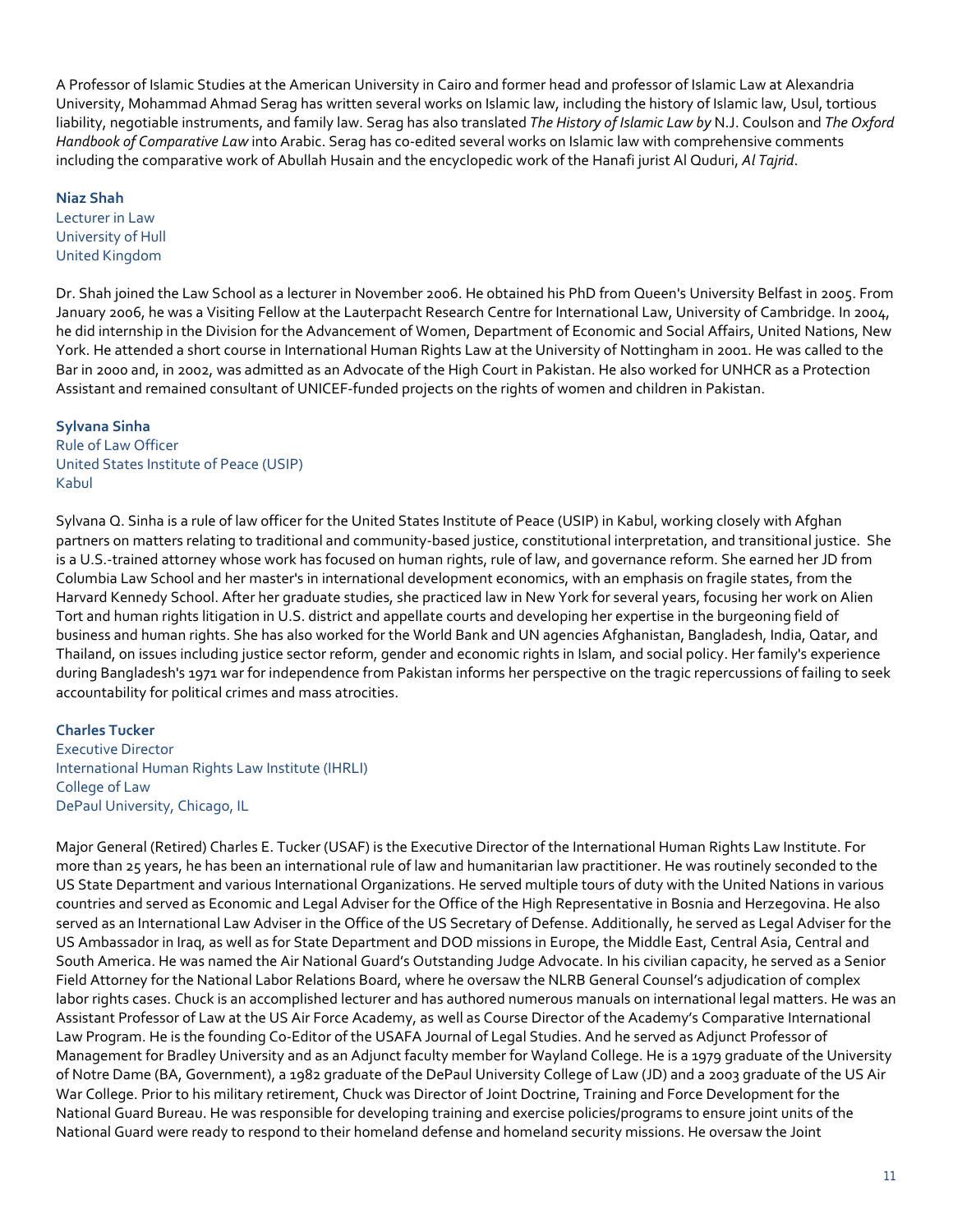Commander Training Course, the Joint State Staff Officer Course, and the National Guard Homeland Defense & Joint Interagency Training Centers. He also formulated Joint Professional Military Education policy and coordinated review of all Joint Professional Military Education curricula.

# **Jamie A. Williamson** Regional Legal Advisor International Committee of the Red Cross (ICRC)

Jamie Williamson, a British Citizen, serves as the Legal Advisor for the Washington Delegation of the International Committee of the Red Cross. In this capacity, he is responsible for legal support to the ICRC activities in the U.S. and Canada, with particular focus on Guantanamo and military operations in Afghanistan and Iraq. From 2005 until assuming his present functions, Jamie Williamson was the ICRC Regional Legal Advisor based in Pretoria, South Africa, and assisted Governments and international organizations in Southern & Eastern Africa and the Indian Ocean on the implementation of international humanitarian law, weapons treaties (landmines, biological, chemical, conventional) and criminal repression for war crimes, crimes against humanity and genocide. Jamie Williamson also has extensive experience in the field of international criminal justice, having previously served with the UN ad hoc international criminal tribunals in Tanzania and the Netherlands, and the Special Court for Sierra Leone, where he worked on the first international judgments on the crimes of genocide and war crimes in non-international armed conflicts. From 2002, Jamie Williamson headed the Chambers legal support section of the ICTR Appeals Chamber based in The Hague. He has published numerous papers on repression of war crimes, and international justice.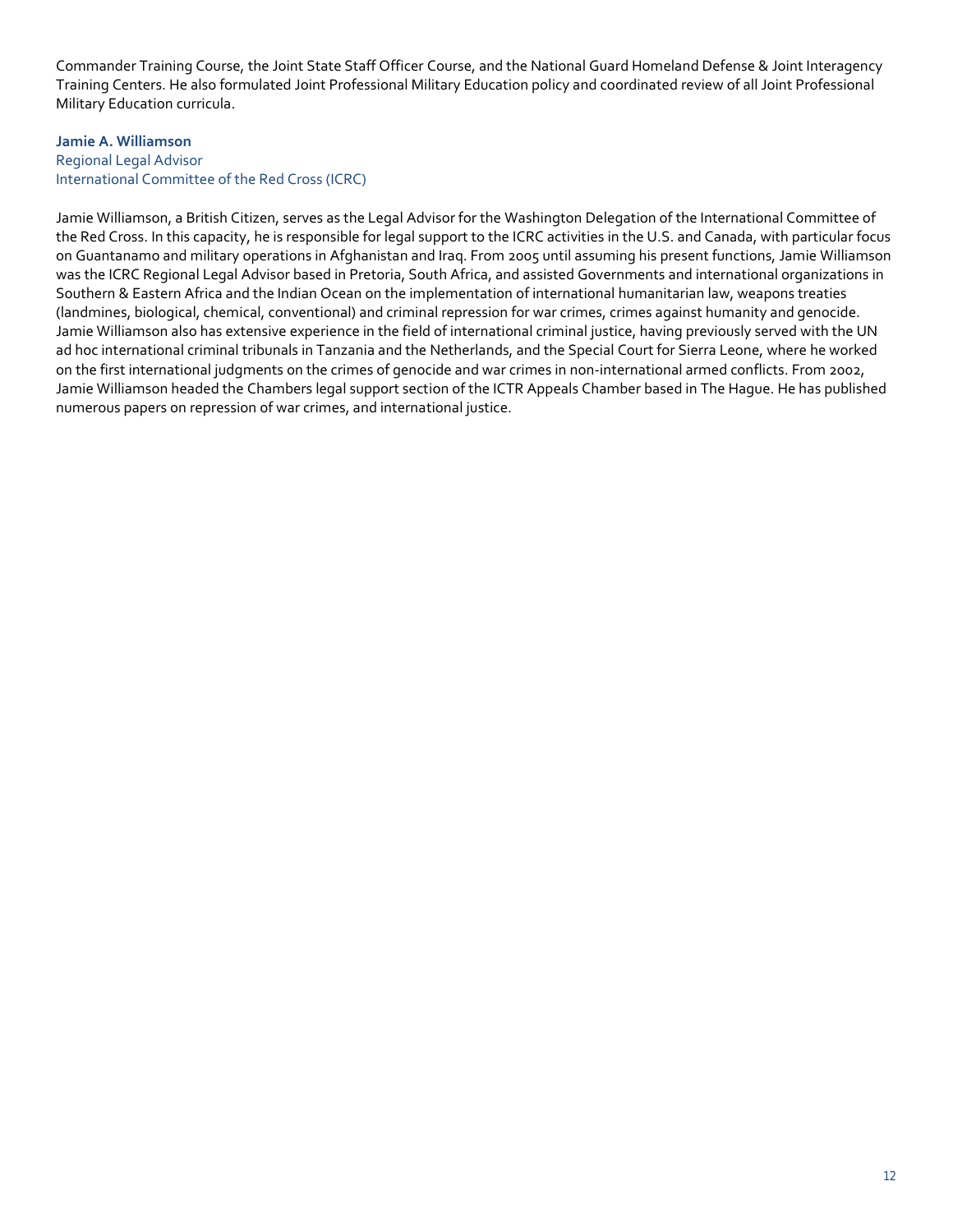## **William C. Banks**

Director, Institute for National Security and Counterterrorism (INSCT) Board of Advisors Distinguished Professor College of Law and Maxwell School of Citizenship & Public Affairs Syracuse University

Professor William C. Banks is an internationally recognized authority in national security law, counterterrorism, and constitutional law. Banks has helped set the parameters for the emerging field of national security law since 1987, co-authoring two leading texts in the field: *National Security Law* and *Counterterrorism Law.* In 2008, Banks was named the College of Law Board of Advisors Distinguished Professor at Syracuse University, where he has been a member of the faculty for over 30 years. *National Security Law*  was first published in 1990 and is now in its fourth edition. Banks and his co-authors published *Counterterrorism Law* in 2007 to help define the emerging field of counterterrorism law. Banks has been quoted extensively in the media, including in *The New York Times, The Washington Post, Christian Science Monitor, Los Angeles Times, Associated Press, TIME Magazine*, and on National Public Radio, as well on camera with appearances on CNN, MSNBC, CBS, C-SPAN, and other networks. Banks has testified before Congress on several occasions, most recently on the subject of targeting suspected terrorists with unmanned aerial vehicles. A graduate of the University of Nebraska (B.A. 1971) and the University of Denver (J.D. 1974, M.S., Law & Society 1982), Banks joined the faculty of the Syracuse University College of Law in 1978. Since 1998, he also has been a Professor of Public Administration in SU's Maxwell School of Citizenship and Public Affairs. He was named the Laura J. and L. Douglas Meredith Professor for Teaching Excellence in 1998, a College of Law Board of Advisors Professor in 2005, and he became the founding director of the Institute for National Security and Counterterrorism at Syracuse University in 2003.

**M. Cherif Bassiouni** Distinguished Research Professor of Law DePaul College of Law President Emeritus International Human Rights Law Institute

M. Cherif Bassiouni is a distinguished research professor of law emeritus at DePaul University College of Law and president emeritus of the law school's International Human Rights Law Institute. He also is president of the International Institute of Higher Studies in Criminal Sciences in Siracusa, Italy, and honorary president of the International Association of Penal Law in Paris, France. Bassiouni has served the United Nations in a number of capacities, including as co-chair of the Committee of Experts to draft the Convention on the Prevention and Suppression of Torture (1977); member, then chairman, of the Security Council's Commission to Investigate War Crimes in the Former Yugoslavia (1992-1994); vice-chairman of the General Assembly's Ad Hoc and Preparatory Committees on the Establishment of an International Criminal Court (1995 and 1998); chairman of the Drafting Committee of the 1998 Diplomatic Conference on the Establishment of an International Criminal Court; independent expert for the Commission on Human Rights on The Rights to Restitution, Compensation and Rehabilitation for Victims of Grave Violations of Human Rights and Fundamental Freedoms (1998-2000); and independent expert for the Commission on Human Rights on the Situation of Human Rights in Afghanistan (2004-2006). In 1999, Bassiouni was nominated for the Nobel Peace Prize for his work in the field of international criminal justice and for his contribution to the creation of the International Criminal Court. Bassiouni is the author of 32 and editor of 47 books, and the author of 241 articles on a wide range of legal issues, including international criminal law, comparative criminal law and international human rights law.

#### **Qamar-ul Huda**

Senior Program Officer Religion and Peacemaking Center of Innovation United States Institute of Peace (USIP)

Qamar-ul Huda is a Senior Program Officer in the Religion and Peacemaking Program and a scholar of Islam at U.S. Institute of Peace. His area of expertise is Islamic theology, intellectual history, ethics, comparative ethics, the language of violence, conflict resolution and non-violence in contemporary Islam. His forthcoming USIP book, *The Crescent and Dove: Critical Perspectives on Peace and Conflict Resolution in Islam*, provides a critical analysis of models of nonviolent strategies, peace building efforts, conflict resolution methods in Muslim communities. His research is on comparative Sunni-Shi'ite interpretations of social justice, ethics, dialogue, and the ways in which the notion of justice is used and appropriated. Dr. Huda has examined the production of religious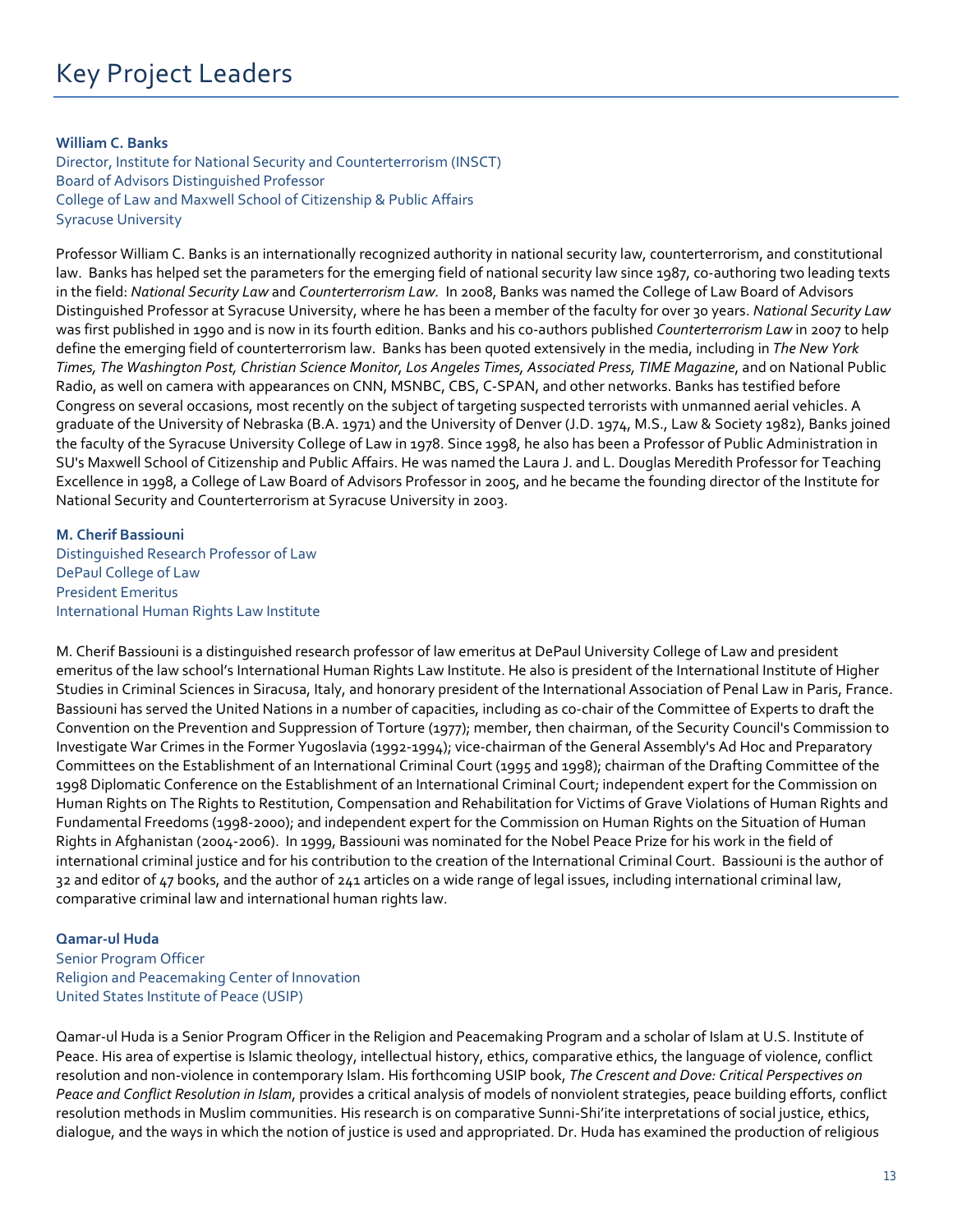knowledge, the diversity of religious practices, identity, and peacemaking in Striving for Divine Union: Spiritual Exercises for Suhrawardi Sufis (RoutledgeCurzon). He taught Islamic Studies and Comparative Religion at Boston College, College of the Holy Cross and Brandeis University. He earned his doctorate from UCLA in Islamic intellectual history and his B.A. from Colgate University.

## **Neil Kritz**

Senior Scholar in Residence Center for Mediation and Conflict Resolution U.S. Institute of Peace

Neil J. Kritz is the Institute's first Senior Scholar in Residence in the Center for Mediation and Conflict Resolution, where he is focusing primarily on analyzing and advising on efforts to strengthen the Palestnian Justice system. Previously, Kritz directed USIP's Rule of Law Center of Innovation, which focuses on advancing peace through the development of democratic legal and governmental systems. Kritz conducts ongoing research, writing and consultation on the question of how societies deal with a legacy of past abuses. He has provided advice and organized conferences on questions of war crimes and mass abuses in Bosnia and Herzegovina, Cambodia, Guatemala, Indonesia, Rwanda, Sierra Leone and South Africa. From 1990 to 1991, at the request of the Russian Constitutional Commission, Kritz coordinated two expert reviews of the draft Russian constitution. He led Institute working groups on humanitarian law, constitution-making and the administration of justice during peacekeeping operations. Since 1999, he has directed a project on Palestinian-Israeli legal dialogue and cooperation. At the request of the U.S. Department of Defense, Kritz prepared a curriculum on international law and the promotion of democracy for use in training U.S. and foreign military officials. He has studied and written on the advancement of the rule of law through regional organizations such as the Organization for Security and Cooperation in Europe. Before coming to the Institute, Kritz served as special assistant to the chairman at the Administrative Conference of the United States. He holds a J.D. from American University's Washington College of Law.

#### **William Taylor**

Vice President Center for Post-Conflict Peace and Stability Operations United States Institute of Peace (USIP)

William B. Taylor, Jr. joined USIP in October 2009 as Vice President, Center for Post-Conflict Peace and Stability Operations. A graduate of West Point and Harvard University's Kennedy School of Government, he has served in posts in Iraq, Afghanistan, the Middle East and the former Soviet Union. Most recently, Bill Taylor was U.S. ambassador to Ukraine from 2006 to 2009. Prior to that assignment, he was the U.S. government's representative to the Mideast Quartet, which facilitated the Israeli disengagement from Gaza and parts of the West Bank. He served in Baghdad as director of the Iraq Reconstruction Management Office from 2004 to 2005, and in Kabul as coordinator of international and U.S. assistance to Afghanistan from 2002 to 2003. Ambassador Taylor was also a coordinator of U.S. assistance to the former Soviet Union and Eastern Europe. As an infantry platoon leader and company commander in the U.S. Army, he served in Vietnam and Germany.

#### **Scott Worden**

Senior Rule of Law Adviser Rule of Law Center of Innovation United States Institute of Peace (USIP)

Scott Worden joined USIP as an adviser in the Rule of Law Center of Innovation in 2007. In 2009 he took leave from the institute to serve as one of the UN appointed international commissioners on the Afghanistan Electoral Complaints Commission for the Presidential and Provincial Council elections. Previously, he served as an adviser to the U.N. Assistance Mission in Afghanistan on human rights and elections issues, as well as to the Afghanistan Joint Election Management Body on the conduct of the 2005 Parliamentary elections. Before serving in Afghanistan, Worden worked with several Cambodian NGOs on legal reform projects, including advocating procedures for the Extraordinary Chambers in the Courts of Cambodia to try former Khmer Rouge leaders. He also advised the Cambodian government on drafting its anti-corruption law. An attorney, Worden practiced law for three years with Coudert Brothers in New York, focusing on international litigation. He has received fellowships from the Carnegie Endowment for International Peace and the Luce Scholars Program to work in Cambodia. Worden has published several pieces on the transitional justice process in Cambodia and Afghanistan. He has a B.A. from Colgate University and a J.D. from Harvard Law School.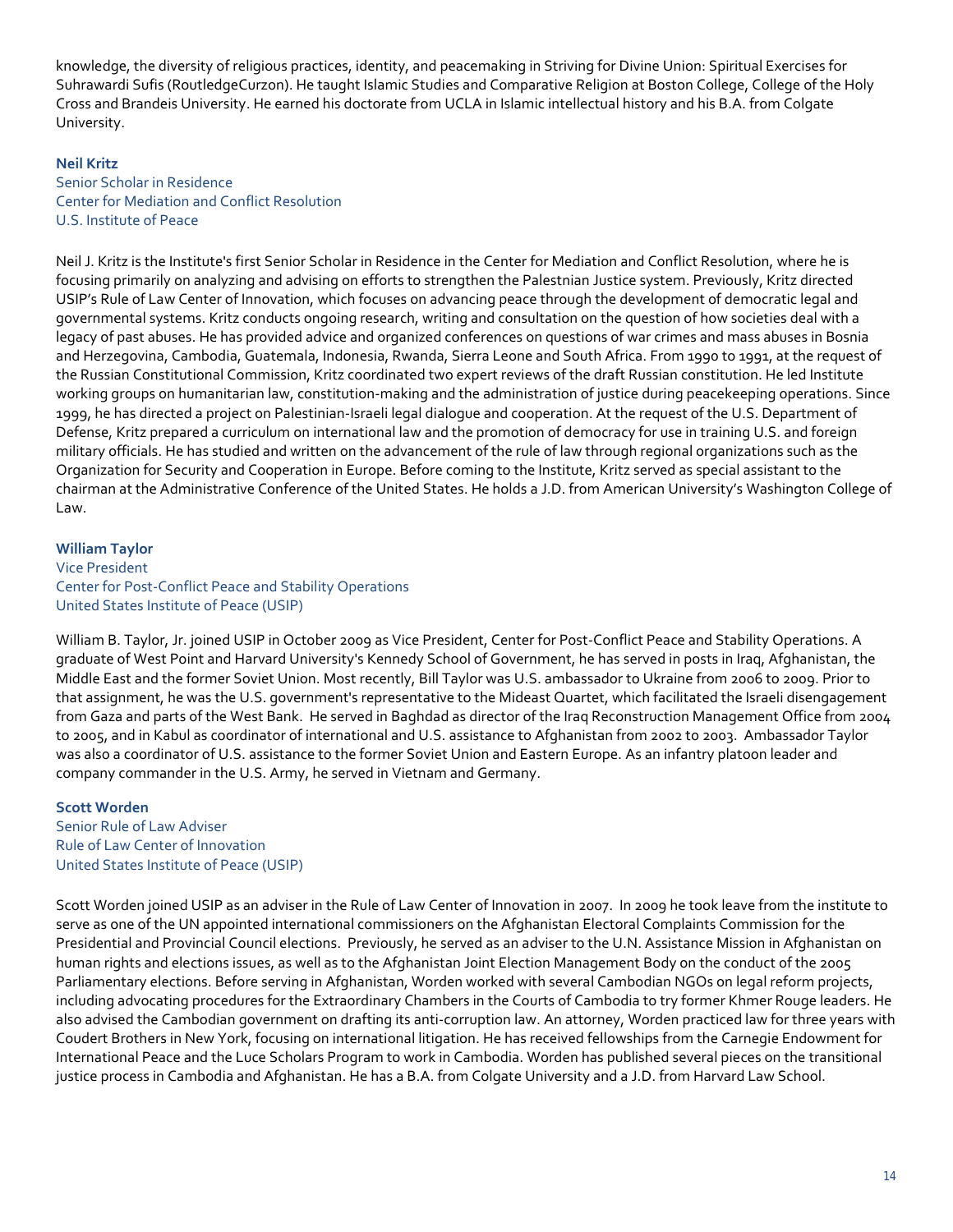# **Corri Zoli** Research Fellow Institute for National Security and Counterterrorism (INSCT) College of Law and Maxwell School of Citizenship & Public Affairs Syracuse University

Corri Zoli is an INSCT Research Fellow with research interests in national and international security and humanitarian issues with a focus on the new war, science-technology issues, and gender, culture, and diversity. With her Ph.D. in cultural studies, her work adapts new critical methodologies—a concern for cultural interests (ethnicity, religion, ideology, norms, rhetoric, heritage, identity) in world affairs, for instance—to traditional security topics, whether grand strategy, understanding patterns of global conflict, or transnational security issues. She also has an area specialty in the Middle East and has completed all coursework for the Masters of International Relations and Certificate of Advanced Study in Security Studies from the Maxwell School at Syracuse University. Before coming to INSCT, Zoli was a postdoctoral fellow in science-technology and diversity issues at the L.C. Smith College of Engineering & Computer Science, Syracuse University. Her current research focuses on global security issues at the intersection of cultural studies and security policy, with additional interests in gender and identity, terrorism, critical theory, and globalization. She is currently preparing a book on "strategic identity" in the context of the new war, how states and nonstate actors (often unwittingly) create political identities in implementing their security goals and grand strategies. This project looks at how the Arab *mujahedeen* in the aftermath of the Afghanistan-Soviet wars (1979-1989) became a transnational political identity that was both coherent enough for members to see themselves as brethren but flexible enough to take in recruits across diverse national cultures, tribes, regions, etc. It also explains how, despite most theories of terrorism, the preponderance of empirical evidence suggests that terrorists use these unlawful tactics as part of an identity imperative, to create or maintain strong affective ties with fellow terrorists, and not as an effective strategy motivated by political ends. Among other aims, Zoli's research efforts demonstrate a consistent priority: the value added to "real world" political and international issues and policy analysis by interdisciplinary academic research.

# Rapporteurs

# **Whitney Parker** Research Fellow Institute for National Security and Counterterrorism (INSCT) Syracuse University

Whitney Parker is a Research Fellow at the Institute for National Security and Counterterrorism (INSCT) at Syracuse University. Prior to joining INSCT, Parker spent four years in Washington, DC, working for non-profit international security research institutions. Most recently, she was Director of Business Relations for the Center for a New American Security (CNAS), a cuttingedge think tank recognized as the premier source for pragmatic national security policy recommendations that bridge Democratic, Republican, civilian and military perspectives. In this role, she managed the production process for all CNAS publications as well as branding and design for web and print purposes. Additionally, Parker coordinated all CNAS fundraising efforts. Prior to joining CNAS, she was Director of Communications at the Center for Defense Information (CDI) and World Security Institute (WSI), where she managed all aspects of public affairs and strategic communications, including media relations, publications, electronic communications, and events. Other work experience in Washington, DC, included work for the Straus Military Reform Project and Space Security Project at CDI, the Center for Arms Control and Non-Proliferation, the Security Policy Working Group, and the Economists for Peace and Security. Before working in the national security field, Parker spent two years as a research assistant for The Wilderness Society and Boise State University and several years as a small claims court mediator in Idaho. She has worked as a consultant for numerous non-profits, and for various political campaigns. Parker holds an M.A. in international relations from the Maxwell School of Syracuse University specializing in intercultural communication and negotiation, and a B.S. in political science with a specialization in international relations and certification as a professional mediator from Boise State University.

# **Shani Ross**

Research Fellow Institute for National Security and Counterterrorism (INSCT) Syracuse University

Shani Ross is a Research Fellow at the Institute for National Security and Counterterrorism (INSCT) at Syracuse University. Her interests center on politics and development in developing nations, post conflict reconstruction specifically in the realm of